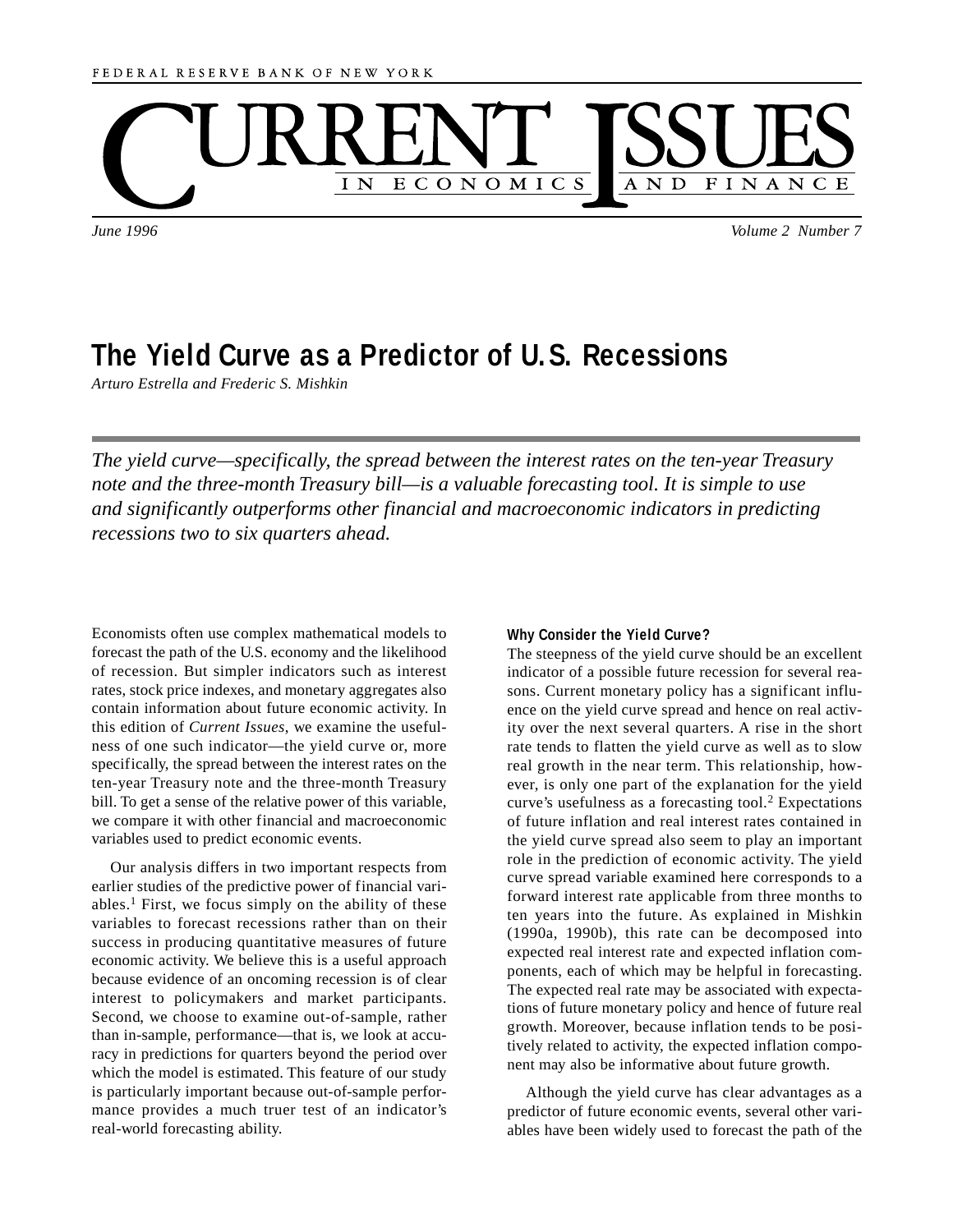economy. Among financial variables, stock prices have received much attention. Finance theory suggests that stock prices are determined by expectations about future dividend streams, which in turn are related to the future state of the economy. Among macroeconomic variables, the Commerce Department's (now the Conference Board's) index of leading economic indicators appears to have an established performance record in predicting real economic activity. Nevertheless, its record has not always been subjected to careful comparison tests. In addition, because this index has often been revised after the fact to improve its performance, its success could be overstated. An alternative index of leading indicators, developed in Stock and Watson (1989), appears to perform better than the Commerce Department's index of leading economic indicators. In the discussion below, we compare the predictive power of all three of these variables with that of the yield curve.<sup>3</sup>

# **Estimating the Probability of Recession**

To assess how well each indicator variable predicts recessions, we use the so-called probit model, which, in our application, directly relates the probability of being in a recession to a specific explanatory variable such as the yield curve spread.<sup>4</sup> For example, one of the most successful models in our study estimates the probability of recession four quarters in the future as a function of the current value of the yield curve spread between the ten-year Treasury note and the three-month Treasury bill. The results of the model, based on data from the first quarter of 1960 to the first quarter of

# **Estimated Recession Probabilities for Probit Model Using the Yield Curve Spread**

Four Quarters Ahead

| <b>Recession Probability</b><br>(Percent) | Value of Spread<br>(Percentage Points) |  |
|-------------------------------------------|----------------------------------------|--|
| 5                                         | 1.21                                   |  |
| 10                                        | 0.76                                   |  |
| 15                                        | 0.46                                   |  |
| 20                                        | 0.22                                   |  |
| 25                                        | 0.02                                   |  |
| 30                                        | $-0.17$                                |  |
| 40                                        | $-0.50$                                |  |
| 50                                        | $-0.82$                                |  |
| 60                                        | $-1.13$                                |  |
| 70                                        | $-1.46$                                |  |
| 80                                        | $-1.85$                                |  |
| 90                                        | $-2.40$                                |  |
|                                           |                                        |  |

Note: The yield curve spread is defined as the spread between the interest rates on the ten-year Treasury note and the three-month Treasury bill.

1995, are presented in a table showing the values of the yield curve spread that correspond to estimated probabilities of a recession four quarters in the future. As the table indicates, the estimated probability of a recession four quarters ahead estimated from this

*The yield curve spread averaged -2.18 percentage points in the first quarter of 1981, implying a probability of recession of 86.5 percent four quarters later. As predicted, the first quarter of 1982 was in fact designated a recession quarter by the National Bureau of Economic Research.*

model is 10 percent when the spread averages 0.76 percentage points over the quarter, 50 percent when the spread averages -0.82 percentage points, and 90 percent when the spread averages -2.40 percentage points.

The usefulness of the model can be illustrated through the following examples. Consider that in the third quarter of 1994, the spread averaged 2.74 percentage points. The corresponding predicted probability of recession in the third quarter of 1995 was only 0.2 percent, and indeed, a recession did not materialize. In contrast, the yield curve spread averaged -2.18 percentage points in the first quarter of 1981, implying a probability of recession of 86.5 percent four quarters later. As predicted, the first quarter of 1982 was in fact designated a recession quarter by the National Bureau of Economic Research.

# **Tracking the Performance of the Variables**

Using the results of our model, we can compare the forecasting performance of the yield curve spread with that of the New York Stock Exchange (NYSE) stock price index, the Commerce Department's index of leading economic indicators, and the Stock-Watson index. For each of these four variables, the chart on page 3 plots the forecasted probabilities of a recession in the United States for one, two, four, and six quarters in the future together with the actual periods of recession (the shaded areas).<sup>5</sup>

To understand how to read the chart, consider the forecast for the fourth quarter of 1990, which is the first quarter after the peak of the business cycle and is thus at the start of the last shaded recession region in each panel. In Panel 1, which shows the forecast one quarter ahead, the probability of recession from the probit model using the yield curve spread variable (*Spread*) forecasted in the third quarter of 1990 for the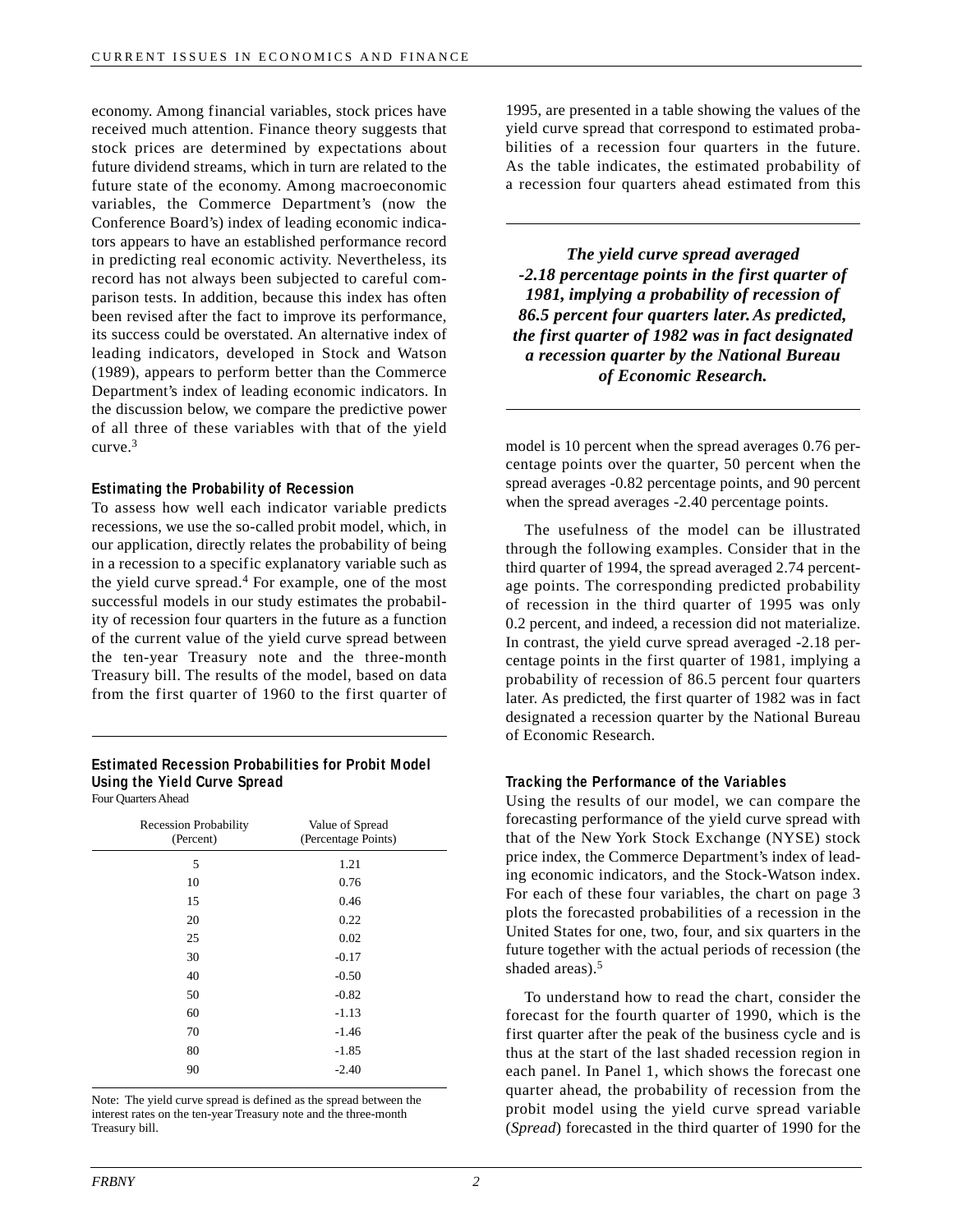

## **Forecasted Probability of Recession: A Comparison of Four Indicators**



Source: Authors' calculations.

Notes: The probabilities in this chart are derived from out-of-sample forecasts one, two, four, and six quarters ahead. For example, the forecasted probabilities in Panels 1 and 2 are for one quarter ahead—that is, the probability shown is a forecast for the quarter indicated, using data from one quarter earlier—while for Panels 7 and 8, the forecasted probabilities are for six quarters ahead. *Spread* denotes the forecasts from the model using the yield curve spread (the difference between the interest rates on ten-year Treasury notes and three-month Treasury bills, both on a bond-equivalent basis) as the explanatory variable. *NYSE* denotes the results from the model using the quarterly percentage change in the New York Stock Exchange stock price index as the explanatory variable. *Leading indicators* denotes the forecasts from the model using the quarterly percentage change in the Commerce Department's (now the Conference Board's) index of leading indicators as the explanatory variable. *Stock-Watson* denotes the forecasts using the quarterly percentage change in the Stock-Watson (1989) leading economic indicator index as the explanatory variable. Shaded areas designate "recessions" starting with the first quarter after a business cycle peak and continuing through the trough quarter. The peak and trough dates are the standard ones issued by the National Bureau of Economic Research.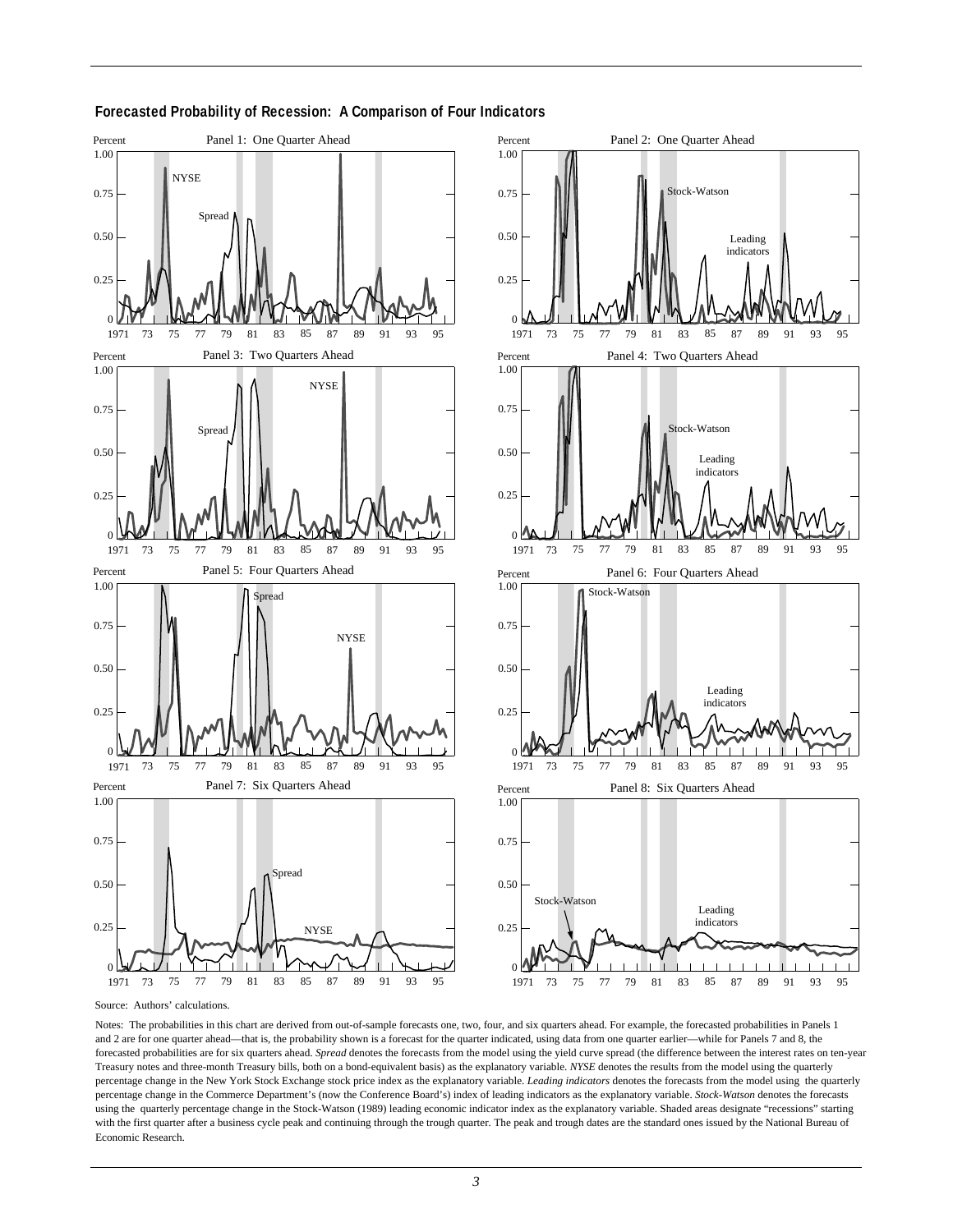fourth quarter of 1990 is 13 percent. Similarly, in Panel 7, which shows forecasts six quarters ahead, the forecasted probability of recession for the fourth quarter of 1990—22 percent—is generated from a model using the yield curve spread as of the second quarter of 1989.

In assessing these panels, note that even a probability of recession that is considerably less than one can be a strong signal of recession. Because in any given quarter the probability of recession is quite low, a forecasted probability of, say, 50 percent is going to be quite unusual. Indeed, the successful forecasting model described in the table yields probabilities of recession that are typically below 10 percent in nonrecession (unshaded) periods (as shown in Panel 5). Thus, even a probability of recession of 25 percent—the figure forecast for the fourth quarter of 1990 from data on the yield curve spread one year earlier—was a relatively strong signal in the fourth quarter of 1989 that a recession might come one year in the future.

The chart invites two basic conclusions about the performance of the four variables:<sup>6</sup>

- Although all the variables examined have some forecasting ability one quarter ahead, the leading economic indicator indexes, particularly the Stock-Watson index, produce the best forecasts over this horizon.
- In predicting recessions two or more quarters in the future, the yield curve dominates the other variables, and this dominance increases as the forecast horizon grows.

Let's look in more detail at the probability forecasts in Panels 1-8. Panels 1 and 2 show that the indexes of leading economic indicators typically outperform the yield curve spread and the NYSE stock price index for forecasts one quarter ahead. For the 1973-75, 1980, and 1981-82 recessions, both indexes of leading economic indicators, and particularly the Stock-Watson index, are quite accurate, outperforming the yield curve spread and the NYSE stock price index with a high predicted probability during the recession periods. However, despite excellent performance in these earlier recessions, the Commerce Department indicator provides several incorrect signals in the 1982-90 boom period, and the Stock-Watson index completely misses the most recent recession in 1990-91.<sup>7</sup> Although the financial variables—the yield curve spread and the NYSE stock price index—are not quite as accurate as the leading economic indicators in predicting the 1973-75, 1980, and 1981-82 recessions one quarter ahead, they do provide a somewhat clearer signal of an imminent recession in 1990.

As the forecasting horizon lengthens to two quarters ahead and beyond, the performance of the NYSE stock price index and the leading economic indicator indexes deteriorates substantially (Panels 3-8). Indeed, at a sixquarter horizon, the probabilities estimated using the three indexes are essentially flat, indicating that these variables have no ability to forecast recessions. In contrast, the performance of the yield curve spread

# *The performance of the yield curve spread improves considerably as the forecast horizon lengthens to two and four quarters.*

improves considerably as the forecast horizon lengthens to two and four quarters. The estimated probabilities of recession for 1973-75, 1980, and 1981-82 based on the yield curve spread are substantially higher than at the one-quarter horizon, and the signal for the 1981-82 recession no longer comes too early (compare Panel 5 with Panel 1).

Furthermore, in contrast to the other variables, the yield curve spread gives a relatively strong signal in forecasting the 1990-91 recession four quarters ahead. Although the forecasted probability is lower than in previous recessions, it does reach 25 percent (Panel 5).

There are two reasons why the signal for this recession may have been weaker than for the earlier recessions. First, restrictive monetary policy probably induced the 1973-75, 1980, and 1981-82 recessions, but it played a much smaller role in the 1990-91 recession. Because the tightening of monetary policy also affects the yield curve, we would expect the signal to be more pronounced at such times. Second, the amount of variation in the yield curve spread has changed over time and was much less in the 1990s than in the early 1980s, making a strong signal for the 1990-91 recession difficult to obtain.<sup>8</sup>

When we look at how well the yield curve spread forecasts recessions six quarters in the future (Panel 7), we see that the performance deteriorates from the fourquarter-ahead predictions. Nonetheless, unlike the other variables considered, the yield curve spread continues to have some ability to forecast recessions six quarters ahead.

# **Conclusion**

This article has examined the performance of the yield curve spread and several other financial and macroeconomic variables in predicting U.S. recessions. The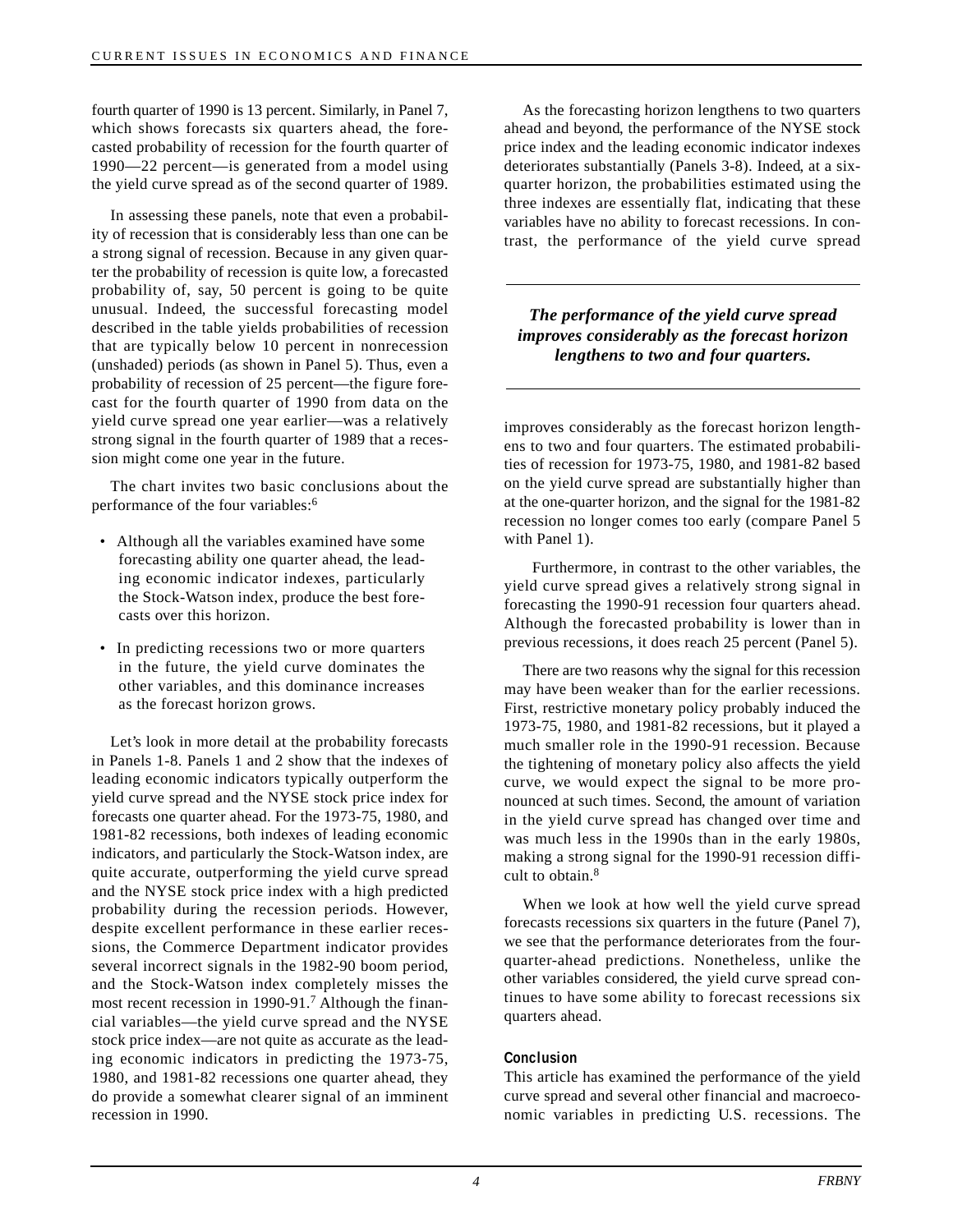results obtained from a model using the yield curve spread are encouraging and suggest that the yield curve spread can have a useful role in macroeconomic prediction, particularly with longer lead times. Policymakers value longer term forecasts because policy actions typically take effect on the economy with long time lags. Thus, the fact that the yield curve strongly outperforms other variables at longer horizons makes its use as a forecasting tool even more compelling.

With the existence of large-scale macroeconometric models and the judgmental assessments of knowledgeable market observers, why should we care about the predictive ability of the yield curve? There is no question that judgmental and macroeconometric forecasts are quite helpful. Nevertheless, the yield curve can usefully supplement large econometric models and other forecasts for three reasons. First, forecasting with the yield curve has the distinct advantage of being quick and simple. With a glance at the ten-year note and three-month bill rates on the computer screen, anyone can compute a probability forecast of recession almost instantaneously by using a table such as ours.

Second, a simple financial indicator such as the yield curve can be used to double-check both econometric and judgmental predictions by flagging a problem that might otherwise have gone unidentified. For example, if forecasts from an econometric model and the yield curve agree, confidence in the model's results can be enhanced. In contrast, if the yield curve indicator gives a different signal, it may be worthwhile to review the assumptions and relationships that led to the prediction. Third, using the yield curve to forecast within the framework outlined here produces a probability of future recession, a probability that is of interest in its own right.

#### **Notes**

1. A list of references on this literature can be found in Estrella and Mishkin (1996).

2. The analyses in Estrella and Hardouvelis (1990, 1991) and Estrella and Mishkin (1995) suggest why the yield curve contains information beyond that related to monetary policy.

3. In Estrella and Mishkin (1996), we have examined in detail the predictive ability of these and other variables, including interest rates by themselves, other stock market indexes, interest rate spreads, monetary aggregates (both nominal and real), the component series of the index of leading economic indicators, and an additional experimental index of leading indicators developed in Stock and Watson (1992). Of all the variables, the four singled out in this article have the best ability to predict recessions.

4. For a technical discussion of this model and how it is estimated, see Estrella and Mishkin (1996). The economy is designated as "in recession" starting with the first quarter after a business cycle peak

and continuing through the trough quarter. The peak and trough dates are the standard ones issued by the National Bureau of Economic Research (NBER) and used in most business cycle analysis. These dates are not without controversy, however, because the NBER methodology makes implicit assumptions in arriving at these dates.

5. Note that the forecasts in these panels are true out-of-sample results, obtained in the following way: First, a given model is estimated using past data up to a particular date, say the first quarter of 1970. Then these estimates are used to form the forecasts, say four quarters ahead. In this case, the projection would apply to the first quarter of 1971. After adding one more quarter to the estimation period, the procedure is repeated. That is, data up to the second quarter of 1970 are used to make a forecast for the second quarter of 1971. In this way, the procedure mimics what a forecaster would have predicted with the information available at any point in the past.

6. Note that all conclusions drawn from looking at the charts are confirmed by more precise statistical measures of out-of-sample fit in Estrella and Mishkin (1996).

7. These results have already been noted in very useful postmortem analyses by Watson (1991) and Stock and Watson (1992).

8. Another potential explanation is that the 1990-91 recession was relatively mild and so a weaker signal might be expected. However, as shown in Estrella and Hardouvelis (1991), the yield curve spread also provides much weaker signals for recessions in the 1950s, even though they were not mild. Furthermore, the signal for the 1969-70 recession is strong, although the recession itself was mild. Thus, the severity of the recessions does not seem to be associated with the strength of the signal from the yield curve.

#### **References**

- Estrella, Arturo, and Gikas Hardouvelis. 1990. "Possible Roles of the Yield Curve in Monetary Analysis." In *Intermediate Targets and Indicators for Monetary Policy*, Federal Reserve Bank of New York.
- ——. 1991. "The Term Structure as a Predictor of Real Economic Activity." *Journal of Finance* 46, no. 2 (June).
- Estrella, Arturo, and Frederic S. Mishkin. 1995. "The Term Structure of Interest Rates and Its Role in Monetary Policy for the European Central Bank." National Bureau of Economic Research Working Paper no. 5279, September.
- ——. 1996. "Predicting U.S. Recessions: Financial Variables as Leading Indicators." Federal Reserve Bank of New York Research Paper no. 9609, May.
- Mishkin, Frederic S. 1990a. "What Does the Term Structure Tell Us About Future Inflation?" *Journal of Monetary Economics* 25 (January): 77-95.
- ——. 1990b. "The Information in the Longer-Maturity Term Structure About Future Inflation." *Quarterly Journal of Economics* 55 (August): 815-28.
- Stock, James, and Mark Watson. 1989. "New Indexes of Coincident and Leading Indicators." In Olivier Blanchard and Stanley Fischer, eds., *NBER Macroeconomic Annual* 4.